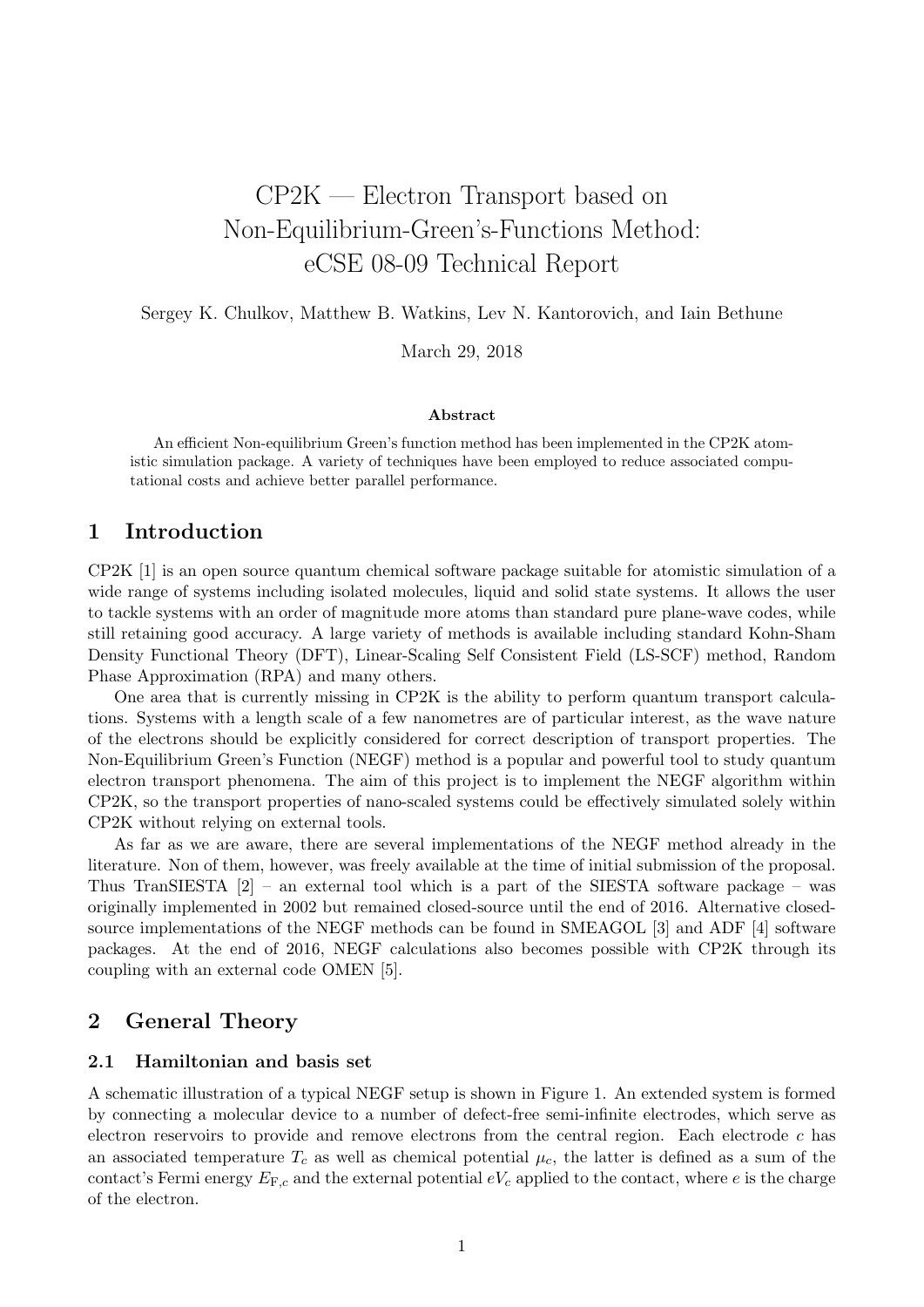

<span id="page-1-0"></span>Figure 1: Schematic illustration of a basic NEGF setup.

From the quantum mechanical point of view, the electronic properties of such extended system (e.g. electron density  $\rho(\mathbf{r})$ ) can be obtained by constructing the associated Hamiltonian operator H. By choosing a basis set, this Hamiltonian operator can be written in a block-matrix form:

<span id="page-1-1"></span>
$$
\mathbf{H} = \begin{pmatrix} \mathbf{H}_{d} & \mathbf{H}_{dc^{1}} & \cdots & \mathbf{H}_{dc^{n}} \\ \mathbf{H}_{dc^{1}}^{\dagger} & \mathbf{H}_{c^{1}} & \cdots & \mathbf{H}_{c^{1}c^{n}} \\ \vdots & \vdots & \ddots & \vdots \\ \mathbf{H}_{dc^{n}}^{\dagger} & \mathbf{H}_{c^{1}c^{n}}^{\dagger} & \cdots & \mathbf{H}_{c^{n}} \end{pmatrix},
$$
\n(1)

where indices d and  $c^i$  refer to the molecular device and the *i*-th electrode. Note that all contacts' matrix blocks ( $\mathbf{H}_{c^i}$  and  $\mathbf{H}_{dc^i}$ ) have an infinite rank. Fortunately, the electrodes some distance away from the molecular device have a rather regular periodic structure, which can be exploited to make the problem tractable. Thus, away from the molecular device the electrodes have bulk-like properties and can be taken into account via the corresponding self-energy terms. By using an atomic-centred Gaussian basis set and choosing a unit cell of appropriate size along its semi-infinite direction, it is always possible to ensure near-neighbour interaction. In other words we assume that electrons centred on atoms from a given unit cell of each electrode interact exclusively with nuclei and other electrons from this cell and its immediate neighbours only. It follows that both the overlap  $(\mathbf{S}_c)$  and Hamiltonian  $(H_c)$  matrices of the c-th electrode in the given basis set representation have the following block-tridiagonal form:

$$
\mathbf{H}_{c} = \left( \begin{array}{cccc} \mathbf{H}_{c_{0}} & \mathbf{H}_{c_{1}} & \mathbf{0} & \mathbf{0} \\ \mathbf{H}_{c_{1}}^{\dagger} & \mathbf{H}_{c_{0}} & \mathbf{H}_{c_{1}} & \mathbf{0} \\ \mathbf{0} & \mathbf{H}_{c_{1}}^{\dagger} & \mathbf{H}_{c_{0}} & \cdots \\ \mathbf{0} & \mathbf{0} & \cdots & \cdots \end{array} \right), \tag{2}
$$

where indices  $c_0$  and  $c_1$  denote diagonal and off-diagonal matrix blocks respectively.

As we approach the molecular device, the local atomic structure of the electrode near the surface boundary becomes different from that in the bulk. Moreover, reconstruction of the contact's surface can also take place due to chemical interaction with the connected molecular device. Because of this, we should consider such atoms explicitly by including them into the device region. For proper description of the system it is also important that the electrostatic potential near the bulk region boundary should be identical to that in its bulk. For this reason, few layers of the bulk contact at the boundaries are assigned to a special screening region – one for every electrode – which forms the final NEGF scattering region alongside with the device region itself.

By choosing the scattering region of the appropriate size it is also possible to avoid direct interaction between different electrodes. The infinite-rank overlap (S) and Hamiltonian (H) matrices from Eq. [1](#page-1-1)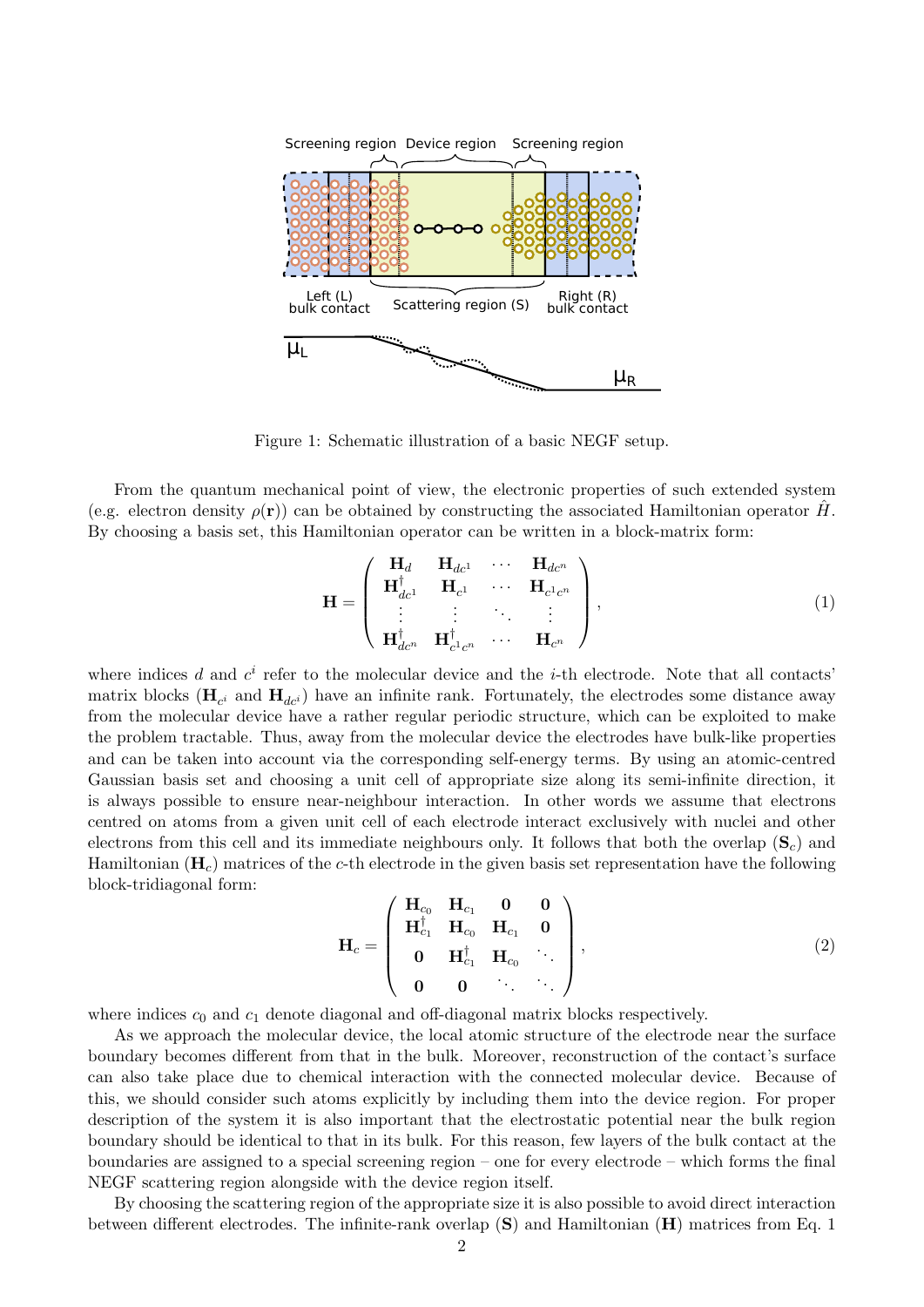become substantially sparse with zero blocks located everywhere except the first row, the first column, and the main diagonal:

<span id="page-2-0"></span>
$$
\mathbf{H} = \begin{pmatrix} \mathbf{H}_{S} & \mathbf{H}_{Sc^{1}} & \cdots & \mathbf{H}_{Sc^{n}} \\ \mathbf{H}_{Sc^{1}}^{\dagger} & \mathbf{H}_{c^{1}} & \mathbf{0} & \mathbf{0} \\ \vdots & \mathbf{0} & \ddots & \mathbf{0} \\ \mathbf{H}_{Sc^{n}}^{\dagger} & \mathbf{0} & \mathbf{0} & \mathbf{H}_{c^{n}} \end{pmatrix},
$$
(3)

where indices S and  $c^i$  denote the scattering region and the *i*-th electrode respectively. If only the nearest unit cells interact, the off-diagonal matrix block  $H_{Sc^i}$  couples the scattering region with a nearest unit cell  $c_0^i$  of the *i*-th semi-infinite electrode and can be written as:

$$
\mathbf{H}_{\mathrm{S}c^i} = \begin{pmatrix} \mathbf{H}_{\mathrm{S}c^i_0} & \mathbf{0} & \mathbf{0} & \dots \end{pmatrix} . \tag{4}
$$

The following identity:

<span id="page-2-2"></span><span id="page-2-1"></span>
$$
[E\mathbf{S} - \mathbf{H}] \mathbf{G}(E) = \mathbf{I},\tag{5}
$$

defines the Green's function matrix for the given Hamiltonian with I being an identity matrix. Applying it separately to the scattering S and i-electrode Hamiltonian, one can compute the retarded Green's functions of the scattering region  $\mathbf{G}_{S}$  and the *i*-th electrode  $\mathbf{G}_{c}$  as:

$$
\mathbf{G}_{\mathrm{S}}(E) = \left[ (E + i\eta)\mathbf{S}_{\mathrm{S}} - \mathbf{H}_{\mathrm{S}} \right]^{-1},\tag{6}
$$

$$
\mathbf{G}_{c^i}(E) = \left[ (E + i\eta) \mathbf{S}_{c^i} - \mathbf{H}_{c^i} \right]^{-1},\tag{7}
$$

where  $\eta$  is an infinitesimal real number to make the inversion numerically well-defined for any given energy E.

#### 2.2 Surface Green's function

Within the NEGF method the presence of the semi-infinite electrodes is taken into account via the corresponding self-energy term:

$$
\Sigma_c(E) = (E\mathbf{S}_{Sc} - \mathbf{H}_{Sc})\mathbf{G}_c(E)(E\mathbf{S}_{Sc}^{\dagger} - \mathbf{H}_{Sc}^{\dagger}),
$$
\n(8)

where the matrices  $\mathbf{G}_c$ ,  $\mathbf{S}_{\text{Sc}}$ , and  $\mathbf{H}_{\text{Sc}}$  are defined via Eqs. [3](#page-2-0) and [7.](#page-2-1) Note that the self-energy matrix has a finite rank due to sparsity of the underlying overlap and Hamiltonian matrices:

$$
\Sigma_{c}(E) = (E\mathbf{S}_{Sc_0} - \mathbf{H}_{Sc_0} \quad 0 \quad 0 \quad \cdots) \begin{pmatrix} \mathbf{G}_{c_{00}} & \mathbf{G}_{c_{01}} & \mathbf{G}_{c_{02}} & \cdots \\ \mathbf{G}_{c_{10}} & \mathbf{G}_{c_{11}} & \mathbf{G}_{c_{12}} & \cdots \\ \mathbf{G}_{c_{20}} & \mathbf{G}_{c_{21}} & \mathbf{G}_{c_{22}} & \cdots \\ \vdots & \vdots & \ddots & \vdots \\ \mathbf{G}_{c_{20}} & \mathbf{G}_{c_{21}} & \mathbf{G}_{c_{22}} & \cdots \end{pmatrix} \begin{pmatrix} E\mathbf{S}_{Sc_0}^{\dagger} - \mathbf{H}_{Sc_0}^{\dagger} \\ \mathbf{0} \\ \vdots \\ \mathbf{0} \end{pmatrix}
$$
\n
$$
= (E\mathbf{S}_{Sc} - \mathbf{H}_{Sc})\mathbf{G}_{co_0}(E)(E\mathbf{S}_{Sc}^{\dagger} - \mathbf{H}_{Sc}^{\dagger}). \tag{9}
$$

For this reason, despite the fact that the retarded Green's function matrix is rather dense, only a single matrix block  $\mathbf{G}_{c_{00}}$  associated with the boundary electrode's cell only needs to be known. This matrix block is called the retarded surface Green's function, and can be computed using a López Sancho recursive algorithm [\[6\]](#page-10-5).

The foundation of this algorithm is rather straightforward. We start from the identity given in Eq. [5](#page-2-2) for the retarded Green's function:

$$
\left(\begin{array}{cccc}\n\mathbf{A}_{c_0} & \mathbf{A}_{c_1} & \mathbf{0} & \mathbf{0} \\
\mathbf{A}_{c_1}^T & \mathbf{A}_{c_0} & \mathbf{A}_{c_1} & \mathbf{0} \\
\mathbf{0} & \mathbf{A}_{c_1}^T & \mathbf{A}_{c_0} & \cdots \\
\mathbf{0} & \mathbf{0} & \cdots & \cdots\n\end{array}\right)\n\left(\begin{array}{cccc}\n\mathbf{G}_{c_{00}} & \mathbf{G}_{c_{10}} & \mathbf{G}_{c_{20}} & \mathbf{G}_{c_{i,0}} \\
\mathbf{G}_{c_{10}} & \mathbf{G}_{c_{21}} & \mathbf{G}_{c_{21}} & \mathbf{G}_{c_{i,1}} \\
\mathbf{G}_{c_{20}} & \mathbf{G}_{c_{21}} & \mathbf{G}_{c_{22}} & \cdots \\
\mathbf{G}_{c_{0,i}} & \mathbf{G}_{c_{1,i}} & \cdots & \cdots\n\end{array}\right) = \left(\begin{array}{cccc}\n\mathbf{I} & \mathbf{0} & \mathbf{0} & \mathbf{0} \\
\mathbf{0} & \mathbf{I} & \mathbf{0} & \mathbf{0} \\
\mathbf{0} & \mathbf{0} & \mathbf{I} & \cdots \\
\mathbf{0} & \mathbf{0} & \cdots & \cdots\n\end{array}\right),\n\tag{10}
$$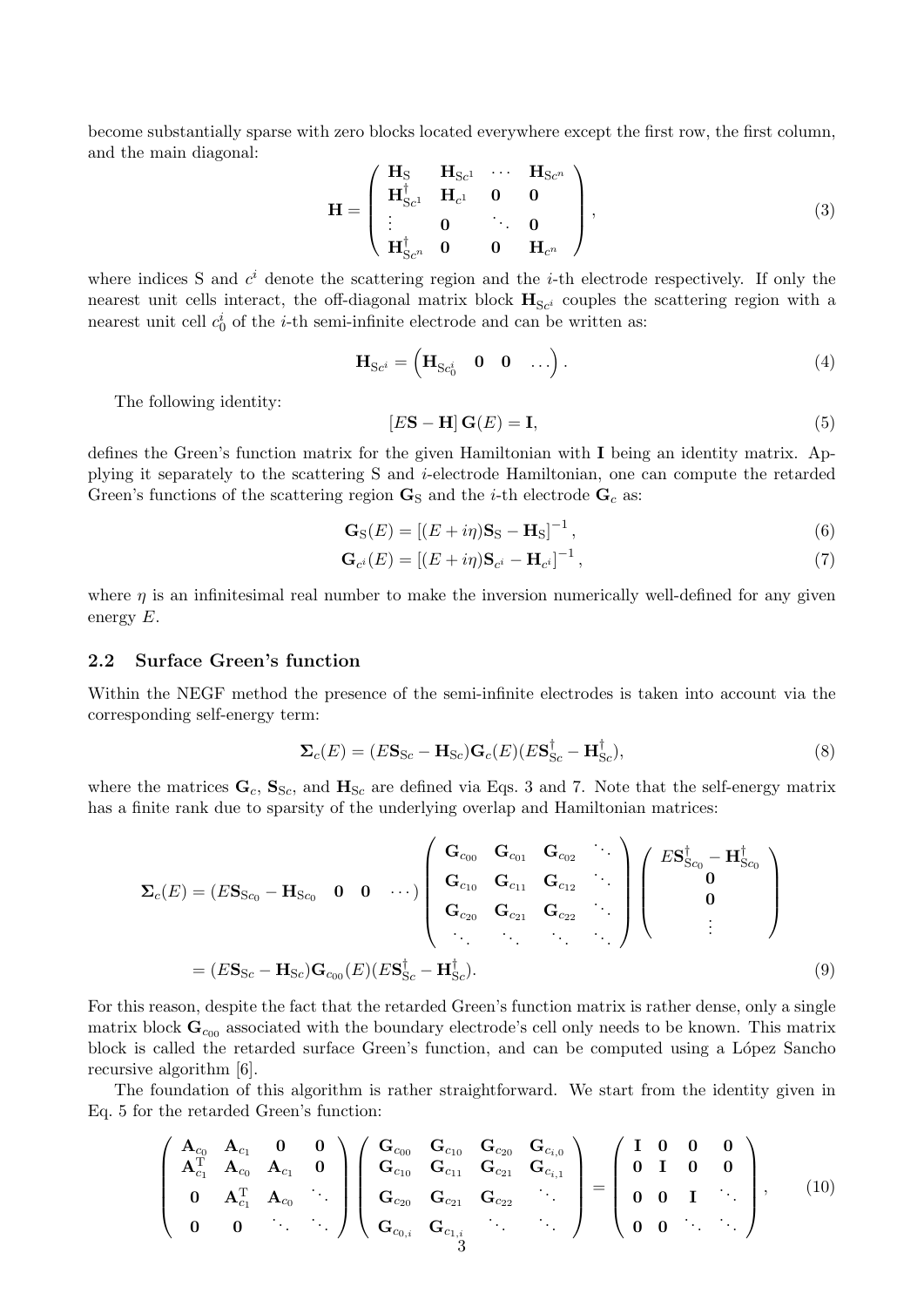where  $\mathbf{G}_{\text{co}}$  is the target surface Green's function and the individual matrix blocks are defined as:

$$
\mathbf{A}_{c_0} = E\mathbf{S}_{c_0} - \mathbf{H}_{c_0}, \quad \mathbf{A}_{c_1} = E\mathbf{S}_{c_1} - \mathbf{H}_{c_1}, \quad \mathbf{G}_{c_{i,j}}(E) = \mathbf{G}_{c_{j,i}}(E). \tag{11}
$$

Multiplication of the first row of the matrix  $A_c$  by the first column of the matrix  $G_c$  gives us the first chain equation:

$$
(E\mathbf{S}_{c_0} - \mathbf{H}_{c_0})\mathbf{G}_{c_{00}} + (E\mathbf{S}_{c_1} - \mathbf{H}_{c_1})\mathbf{G}_{c_{10}} = \mathbf{I}.
$$
 (12)

The second chain equation can be derived by multiplying the  $i + 1$ -th row of the matrix **A** by the first column of the matrix G:

$$
(E\mathbf{S}_{c_0} - \mathbf{H}_{c_0})\mathbf{G}_{c_{i,0}} + (E\mathbf{S}_{c_1} - \mathbf{H}_{c_1})^T\mathbf{G}_{c_{i-1,0}} + (E\mathbf{S}_{c_1} - \mathbf{H}_{c_1})\mathbf{G}_{c_{i+1,0}} = \mathbf{0}.
$$
 (13)

Comparison of the last two equations with Eq. 3 from Ref.  $[6]$  allows us to extend an iterative López Sancho method for the case of a non-orthogonal basis set.

Thus, in order to obtain the retarded surface Green's function of the semi-infinite electrode c, initial values of four matrices  $(\alpha, \beta, \epsilon, \text{ and } \epsilon^{\text{surf.}})$  need to be computed:

$$
\epsilon_0^{\text{surf.}} = \epsilon_0 = E\mathbf{S}_{c_0} - \mathbf{H}_{c_0}, \quad \alpha_0 = E\mathbf{S}_{c_1} - \mathbf{H}_{c_1}, \quad \beta_0 = (E\mathbf{S}_{c_1} - \mathbf{H}_{c_1})^T.
$$
 (14)

These matrices are then iteratively refined using the following relations:

$$
g_i = \epsilon_i^{-1}, \quad \alpha_{i+1} = \alpha_i g_i \alpha_i, \quad \beta_{i+1} = \beta_i g_i \beta_i, \quad \zeta_{i+1} = \alpha_i g_i \beta_i, \quad \eta_{i+1} = \beta_i g_i \alpha_i,
$$

$$
\epsilon_{i+1} = \epsilon_i - \zeta_{i+1} - \eta_{i+1}, \qquad \epsilon_{i+1}^{\text{surf.}} = \epsilon_i^{\text{surf.}} - \zeta_{i+1}.
$$
(15)

until convergence of the matrices  $\alpha$  and  $\beta$ . Finally, the surface Green's function is computed by simple matrix inversion:

$$
\mathbf{G}_{\text{c}_{00}}(E) = \left(\epsilon_{\text{last}}^{\text{surf.}}\right)^{-1}.\tag{16}
$$

#### 2.3 NEGF method

Having self-energy matrices  $\Sigma_c$  for every contact c, we can compute the retarded Green's function matrix of the scattering region which is the central quantity of the NEGF method:

<span id="page-3-0"></span>
$$
\mathbf{G}_{\rm S}(E) = \left[ (E + i\eta) \mathbf{S}_{\rm S} - \mathbf{H}_{\rm S}^{\rm consistent} - \sum_{c} \Sigma_{c} (E - V_{c}) \right]^{-1}.
$$
 (17)

Another important quantity is the broadening matrix:

$$
\Gamma_c(E) = i \left( \Sigma_c(E) - \Sigma_c^{\dagger}(E) \right), \tag{18}
$$

where the advanced self-energy  $\Sigma_c^{\dagger}(E)$  can be obtained by conjugate transposition of the corresponding retarded self-energy matrix  $\Sigma_c(E)$ .

The knowledge of these quantities gives access to various properties of the extended molecule. Among them are density of states (DOS):

$$
DOS(E) = -\frac{1}{\pi} \operatorname{Tr}[\mathbf{G}_{S}(E)\mathbf{S}_{S}], \qquad (19)
$$

transmission from the  $c$ -th electrode to the  $c'$ -th electrode [\[7\]](#page-10-6):

$$
T_{cc'}(E) = \text{Tr}[\mathbf{G}_{S}(E)\mathbf{\Gamma}_{c}(E)\mathbf{G}_{S}^{\dagger}(E)\mathbf{\Gamma}_{c'}(E)],
$$
\n(20)

and the steady-state current through the c-th electrode:

$$
I_c = \frac{1}{2\pi} \int \sum_{c'} T_{cc'}(E) \left[ f_{T_c}(E - \mu_c) - f_{T_{c'}}(E - \mu_{c'}) \right] dE,
$$
\n(21)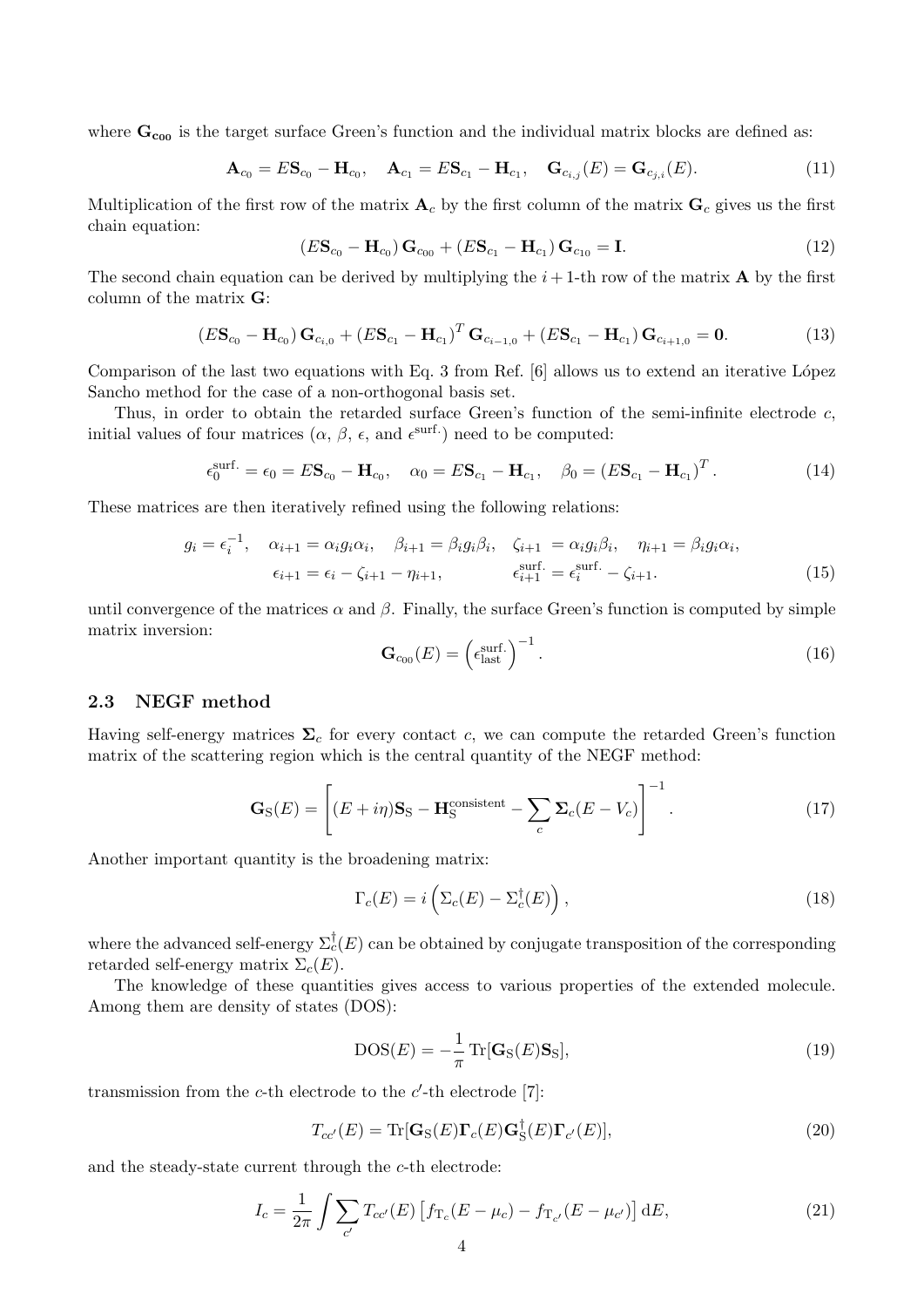

<span id="page-4-1"></span>Figure 2: Block diagram of the NEGF algorithm.

where  $f<sub>T</sub>$  denotes the Fermi function at the temperature T:

$$
f_{\rm T}(E) = \left[ \exp\left(\frac{E}{k_{\rm B}T}\right) + 1 \right]^{-1},\tag{22}
$$

and  $k_B$  is the Boltzmann constant.

In the zero-bias case the Hamiltonian matrix obtained by solving the electronic Schrödinger equation – which can be done for example, by using Kohn-Sham DFT – is already consistent with the electron density of the molecular system. Because of this, the term  $\mathbf{H}_{\rm S}^{\rm consistent}$  in Eq. [17](#page-3-0) becomes simply the Hamiltonian matrix of the scattering region  $H<sub>S</sub>$  (see Eq. [3\)](#page-2-0). On the contrary, when an external potential is applied to electrodes, current flows which affects the electron density within the scattering region. It means that the initial Hamiltonian matrix  $H<sub>S</sub>$  is no longer consistent with the actual density and a self-consistent procedure needs to be introduced to refine the Hamiltonian matrix.

The main idea behind this self-consistent procedure is the relation between the density matrix P and the lesser Green's function  $\mathbf{G}_{\mathrm{S}}^{\leq}(E)$ :

<span id="page-4-0"></span>
$$
\mathbf{P} = \frac{1}{2\pi i} \int_{-\infty}^{\infty} \mathbf{G}_{\mathrm{S}}^{\leq}(E) \mathrm{d}E. \tag{23}
$$

As it is shown in Ref. [\[3\]](#page-10-2), in NEGF formalism the lesser Green's function can be expressed in terms of the retarded Green's function and the corresponding broadening matrices:

<span id="page-4-2"></span>
$$
\mathbf{G}_{\mathrm{S}}^{\leq}(E) = i\mathbf{G}_{\mathrm{S}}(E)\sum_{c} \left[\mathbf{\Gamma}_{c}(E-V_{c})f_{\mathrm{T}_{c}}(E-\mu_{c})\right]\mathbf{G}_{\mathrm{S}}^{\dagger}(E), \tag{24}
$$

The density matrix from Eq. [23](#page-4-0) can be used to refine the Hamiltonian matrix – for example, by solving Kohn-Sham equations – which in turn gives new retarded and lesser Green's function as well as an updated density matrix. The block-scheme of the typical NEGF algorithm is shown in Figure [2](#page-4-1) and it will be discussed in details in the next section.

## 3 Implementation

The current implementation of the NEGF method takes advantage of the heterogeneous nature of the electronic device. On the one hand, it contains the scattering region where atomic structure needs to be explicitly considered. On the other hand, it also contains a number of semi-infinite electrodes, which are taken into account via the corresponding self-energy terms. Such composite system can be naturally split across a number of FORCE ENV sections. By convention, atoms belonging to the scattering region should be assigned to the section with index 0, while the remained sections correspond to semi-infinite contacts. In particular, the section with index  $c$  should contains atoms which belong to a single bulk unit cell of the  $c$ -th electrode. If needed, however, the FORCE ENV sections can be given in arbitrary order and then rearranged with help of the MULTIPLE FORCE EVALS section.

One advantage of using CP2K multiple force environments is the fact that this approach allows us to reduce the number of active atoms in actual calculations by using appropriate boundary conditions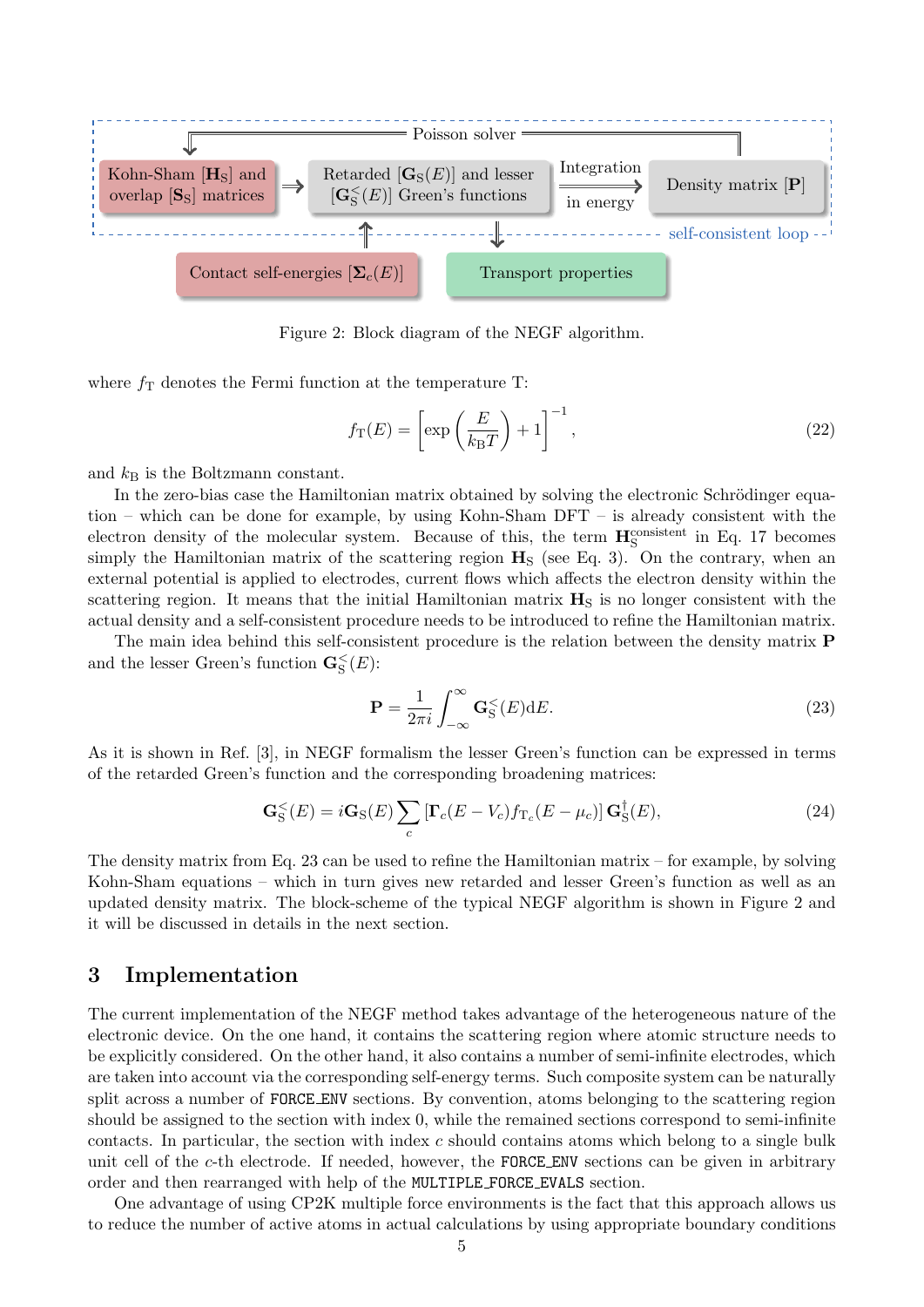for different parts of the system. Thus, Dirichlet boundary conditions can be applied to the scattering region by using the relaxation Poisson solver [\[8\]](#page-10-7) or the implicit Poisson solver [\[9\]](#page-10-8) during NEGF selfconsistent iterations. On the other hand, a single contact's unit cell with periodic boundary conditions is sufficient to properly describe bulk properties of the corresponding semi-infinite lead. By solving the Kohn-Sham equation at a set of k-points aligned along the semi-infinite direction, it is then possible to obtain the contact's matrix blocks  $H_{c_0}$  and  $H_{c_1}$  needed for NEGF calculation. Thus, having Kohn-Sham matrices  $\mathbf{H}_{c,\mathbf{k}}$  for every k-point **k**, the required matrix blocks are computed as:

$$
\mathbf{H}_{c_0} = \sum_{\mathbf{k}} w_{\mathbf{k}} \mathbf{H}_{c,\mathbf{k}}, \qquad \mathbf{H}_{c_1} = \sum_{\mathbf{k}} w_{\mathbf{k}} \mathbf{H}_{c,\mathbf{k}} e^{-i\mathbf{k}\cdot\mathbf{R}}, \tag{25}
$$

where  $w_{\mathbf{k}}$  is the weight assigned to the **k**-th k-point, and **R** is the lattice vector of the contact's unit cell along the semi-infinite direction.

Despite the fact that we do need k-points to be set up for all contact FORCE ENV sections, they are not currently supported for the device FORCE ENV section itself. Whereas it is relatively easy to implement k-points for the scattering region as well (see Ref [\[7\]](#page-10-6) for more details), such feature seems to be rarely needed. The reason is that the device in question is usually large enough to be welldescribed by using Γ-point only. Moreover, it is more common to simulate transport properties of a single instance of the device rather then the series of identical devices arranged in close proximity to each other and repeated in transverse directions. Because of this, even if the size of the molecular device itself is relatively small, the size of the simulation box for the device region is still appropriate for the Γ-point calculation.

The workflow of the NEGF algorithm is the following.

- 1. By iteratively solving Kohn-Sham equations within DFT obtain diagonal and off-diagonal Kohn-Sham  $(\mathbf{H}_{c_0}, \mathbf{H}_{c_1})$  and overlap  $(\mathbf{S}_{c_0}, \mathbf{S}_{c_1})$  matrix blocks for each contact  $c$ :
- 2. Solve Kohn-Sham equations for the scattering region and obtain the following matrix blocks:  $\mathbf{H}_\text{S}$ ,  $\mathbf{H}_{\text{S}c_0}$ ,  $\mathbf{S}_\text{S}$ , and  $\mathbf{S}_{\text{S}c_0}$ .
- 3. If not provided explicitly via the input file, refine the Fermi energy of each bulk contact c using the NEGF algorithm by considering the semi-infinite electrode as a two-terminal device with left  $(l)$  and right  $(r)$  contacts and under zero bias. Taking into account the nearest-neighbour interaction, the relevant blocks of both overlap  $(\mathbf{S})$  and Kohn-Sham  $(\mathbf{H})$  matrices satisfy the following relations:

$$
\mathbf{H}_{\mathrm{S}} = \mathbf{H}_{l_0} = \mathbf{H}_{r_0} = \mathbf{H}_{c_0},
$$
  

$$
\mathbf{H}_{\mathrm{Sr}_0} = \mathbf{H}_{r_0} = \mathbf{H}_{\mathrm{S}l_0}^{\dagger} = \mathbf{H}_{l_0}^{\dagger} = \mathbf{H}_{c_1}.
$$
 (26)

Using a linear interpolation technique we then try to locate the optimal Fermi energy that converges the NEGF algorithm in one iteration.

- 4. Using a L´opez Sancho algorithm compute the surface Green's functions and self-energy matrices for every semi-infinite electrode. These quantities remain constant during NEGF iterations, so self-energy matrices are precomputed once and then cached into the main memory.
- 5. Using the self-consistent procedure shown in Figure [2,](#page-4-1) obtain the Kohn-Sham matrix block  $H<sub>S</sub>$ which is consistent with the corresponding density matrix **P**. The main bottleneck here is the energy integration step due to the fact that the lesser Green's function has poles on the real axis, so a fine grid mesh (typically 100 points per 1 eV) is required. Following the common practice [\[2\]](#page-10-1), we add and subtract the term  $\sum_{c'\neq c} \Gamma_c(E-V_{c'}) f_{T_c}(E-\mu_c)$  from the Eq. [24](#page-4-2) which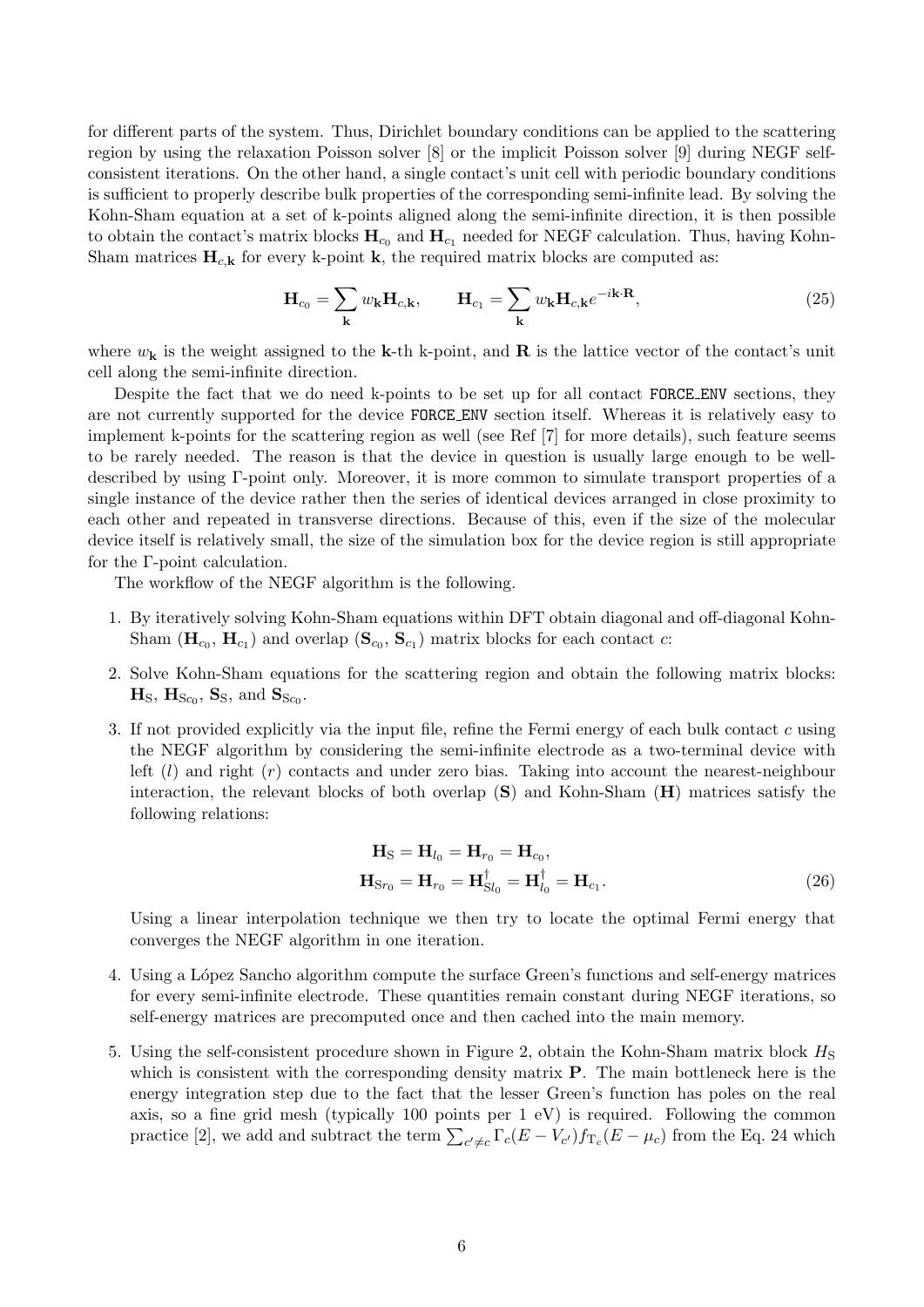gives us the equilibrium ( $\mathbf{P}_{eq.}$ ) and non-equilibrium ( $\mathbf{P}_{V}$ ) components of the density matrix  $\mathbf{P}$ :

$$
\mathbf{P} = \mathbf{P}_{\text{eq.}}^c + \sum_{c' \neq c} \mathbf{P}_{\text{V}}^{c,c'},\tag{27}
$$

$$
\mathbf{P}_{\text{eq.}}^{c} = -\frac{1}{\pi} \int_{-\infty}^{\infty} \text{Im}(\mathbf{G}_{\text{S}}(E)) f_{\text{T}_c}(E - \mu_c) \text{d}E,\tag{28}
$$

$$
\mathbf{P}_{\mathrm{V}}^{c,c'} = \frac{1}{2\pi} \int_{-\infty}^{\infty} \mathbf{G}_{\mathrm{S}}(E) \mathbf{\Gamma}_{c'}(E - V_{c'}) \mathbf{G}_{\mathrm{S}}^{\dagger}(E) \left( f_{\mathrm{T}_{c'}}(E - \mu_{c'}) - f_{\mathrm{T}_{c}}(E - \mu_{c}) \right) dE. \tag{29}
$$

In the case of the equilibrium density component, the expression under the integral sign is an analytic function, so the corresponding integral can be easily calculated along a closed-contour path in the complex plane. In particular, the function along the integration path is sampled at a discrete set of points which form Chebyshev roots. Then the integral is computed using an efficient adaptive Clenshaw-Curtis algorithm which allows us to reduce the number of grid points up to 3 times compared to the standard approach based on Simpson rules. In contrast, the non-equilibrium part of the density matrix needs to be computed along the real axis within the narrow interval  $[\mu_c + k_B T_c \ln \epsilon, \mu_c + k_B T_c \ln \epsilon]$ , where  $\epsilon$  is the target accuracy for the density matrix. As the lesser Green's function has a substantial amount of poles on the real axis, the adaptive integration method based on Simpson rules typically outperforms more advanced approaches, such as adaptive Clenshaw-Curtis method.

6. Upon convergence of the density matrix, various properties for the extended molecule are computed. Individual properties are requested via their respective PRINT subsections.

Calculation of Green's function matrices requires a substantial amount of matrix inversions, which are handled by using ScaLAPACK routines. In CP2K dense matrices are stored in BLACS format and by default distributed across all available MPI processes in a block-cyclic fashion. Being in general very reasonable, this distribution scheme, however, is not optimal in case of a small matrices as it leads to non-uniform distribution of the matrix blocks. Moreover, this distribution scheme can be nonoptimal even for a moderately sized matrices when the number of parallel processes is rather large. Thus, substantial amount of CPU time is spent in matrix-matrix multiplication and matrix inversion routines which asymptotically scales with the number of processor as  $\sqrt{p}$ . In order to increase CPU utilisation, all MPI processes are arranged into a number of parallel groups; each group computes Green's functions at their respective set of energy points. In a typical NEGF calculation the number of points where Green's functions need to be evaluated is several hundreds. It has to be noted, however, that the actual position of these grid points is not known in advance, but is determined iteratively by the adaptive integration algorithms used. In order to get most of the parallelisation over energy approach, the number of new grid points at every iteration should be proportional to the number of available parallel groups. Thus, at every iteration of adaptive algorithm, we first identify intervals where the integral needs to be refined. Then we subdivide only those intervals which have largest error estimate and allows us to satisfy the constraint on the number of new points at the same time.

### 4 Results

The results presented in this report were obtained using CP2K 6.0 (revision 18380) on ARCHER – a Cray XC30 supercomputer with standard nodes containing two 2.7 GHz 12-core Intel Xeon E5-2697 v2 series processors and 64 GB of random access memory (RAM).

We start from a very basic test case – an infinite chain of the metallic atoms. In particular we focus on the lithium which is the first element in periodic system with strong metallic properties. The structure of the molecule was optimised in CP2K using the LDA exchange-correlation functional based on Padé approximant [\[10\]](#page-10-9) and SZV-MOLOPT-SR-GTH basis set [\[11\]](#page-10-10), while core electrons were taken into account using Goedecker-Hutter-Tetter (GTH) pseudo-potentials [\[10\]](#page-10-9). A rectangular unit cell with size of 10 Å in transverse direction and plane-wave cutoff of 500 Ry was employed with periodic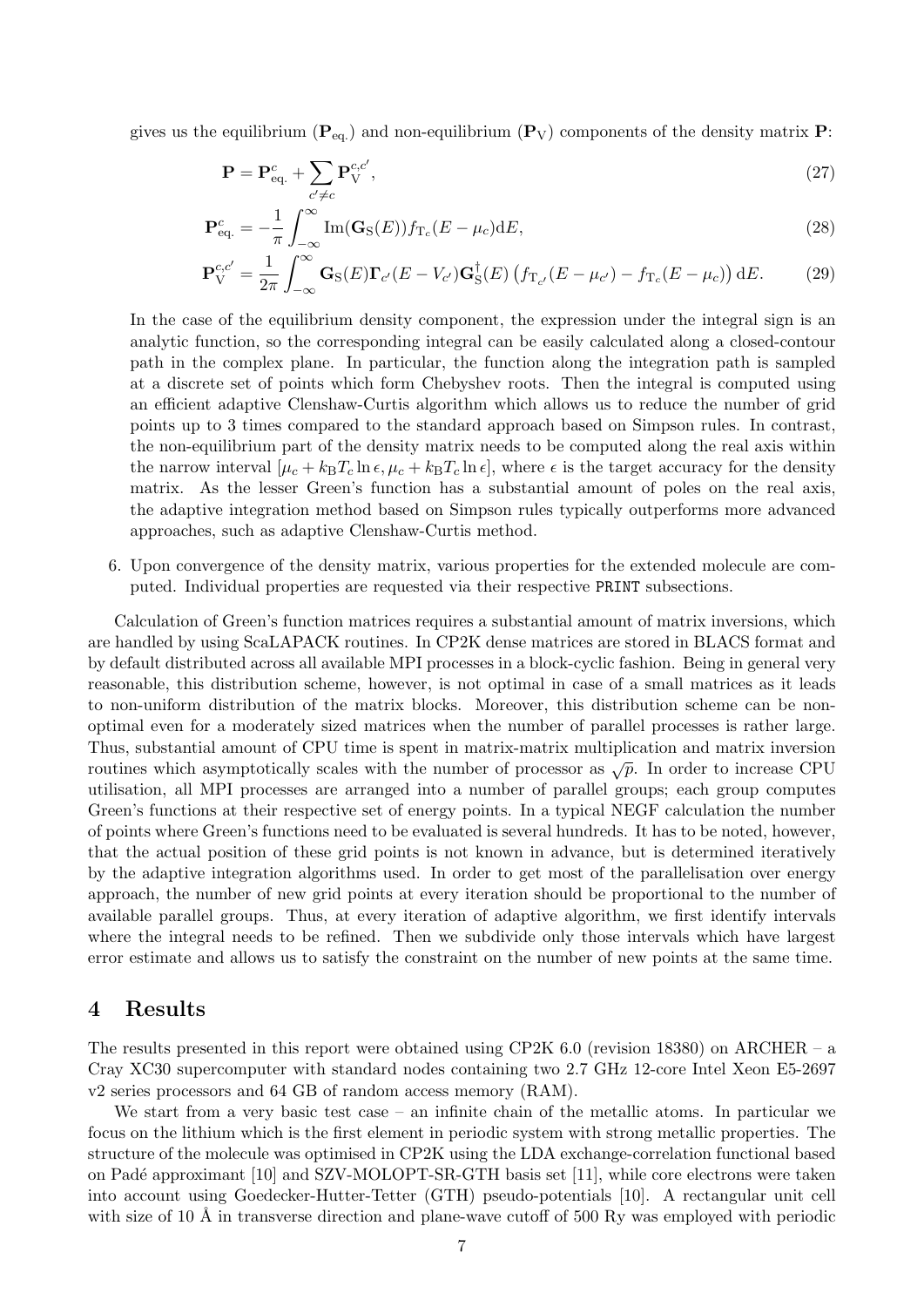

<span id="page-7-0"></span>Figure 3: Transmission coefficients of Li-chain.

boundary conditions applied in all three dimensions. The optimal distance between lithium atoms was found to be 2.99 A. The contact's unit cell was composed of 4 atoms, which is found to be sufficient to satisfy the nearest-neighbour assumption. To be more specific, the absolute value of any element of the Hamiltonian matrix belonging to the first and the ninth lithium atoms in the chain does not exceed  $10^{-17}$ . The scattering region was constructed using 12 atoms, four of them were explicitly included into the device region while the remaining 8 atoms – 4 atoms per contact – form the screening region. Transmission coefficients for zero bias case and with the applied external bias are shown in Figure [3](#page-7-0) which is in agreement with reference calculations available in the literature [\[4\]](#page-10-3).

As the second example we consider a di-thiol-benzene molecule connected to two identical semiinfinite Au(111) electrodes with  $3 \times 3$  gold atoms per electrodes' plane. At the beginning the unit cell of bulk gold was optimised using the Padé LDA exchange-correlation functional, 500 Ry plane wave cutoff, and SZV-MOLOPT-SR-GTH basis set. The equilibrium distance between gold atoms in bulk was found to be equal to  $2.92 \text{ Å}$ . The di-thiol-benzene molecule was deposited on the hollow site between the gold electrodes separated by  $9.2 \text{ Å}$ . The geometry optimisation was then performed using the same exchange-correlation functional and TZVP-MOLOPT-GTH [\[11\]](#page-10-10) basis set for all atoms except gold, for which SZV-MOLOPT-SR-GTH basis set was utilised. All gold atoms were frozen except the ones from the surface plane which were allowed to relax. The Au-S and C-S interatomic distances are found to be equal to 2.45 Å and 1.75 Å which are in good agreement with the reference calculation [\[12\]](#page-10-11). The obtained structure was then split into several parts to set up a NEGF calculation. Each contact's unit cell was constructed using 3 gold layers (27 atoms) from the bulk region, while the di-thiol-benzene molecule itself and the nearest 6 gold layers from each electrode (120 atoms in total) were assigned to the scattering region.

Computed zero-bias transmission coefficient and steady-state current as a function of bias are shown in Figure [4](#page-7-1) and found to be in good agreement with reference calculations available in the



<span id="page-7-1"></span>Figure 4: Zero-bias transmission coefficient (left) and current as a function of bias (right) of di-thiolbenzene molecule connected to two Au(111) electrodes.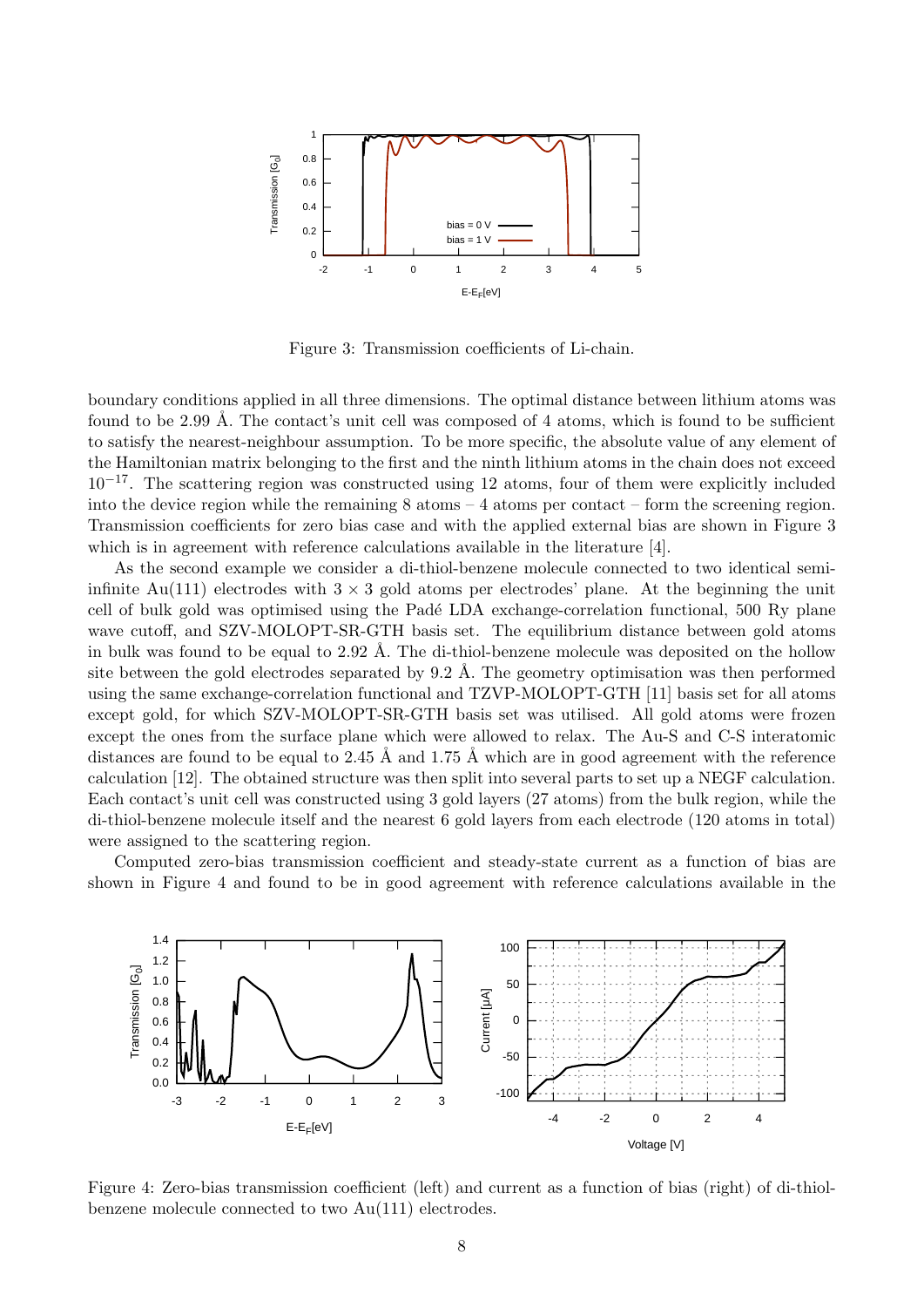

Figure 5: Structure of benzene molecule adsorbed on a Au(001) surface and a gold tip. Top and side view.

<span id="page-8-0"></span>

<span id="page-8-1"></span>Figure 6: Computational performance of NEGF calculation with respect to the number of MPI processes. The left plot shows the cumulative computational time spent to perform a single NEGF iteration of a benzene molecule adsorbed on a Au(001) surface and the gold tip (397 atoms, 3603 spherical basis functions). The right plot visualises the performance gain achieved by using parallelisation over energy points. Each parallel group contains 24 MPI processes. Dash line corresponds to ideal scaling.

literature [\[4,](#page-10-3) [12\]](#page-10-11). In particular, the transmission coefficient has a recognisable shape with two broad peaks located approximately at -1 eV and 2.5 eV relatively the Fermi level. The (I-V) characteristic curve is antisymmetric about origin and it has three regions on the interval between 0 and 5 V. When the applied bias is rather small (up to 1.7A) the current increases at rate of  $40\mu\text{A/V}$ . In the interval between 1.7A and 3A the current flow becomes constant and equal to  $61\mu$ A, and starts to grows at average rate of  $20\mu\text{A/V}$  with further increase in applied voltage.

NEGF method heavily relies on matrix inversion, which scales as  $O(N^3)$  with the number of basis functions in the scattering region. Because of this, even in the case of a moderately-sized system such calculations need to be run in a parallel environment. We demonstrate scalability of the code in case when the number of basis functions remain constant by using a benzene molecule adsorbed on the hollow site of the Au(001) surface with a gold tip with a tetrahedral asperity placed 3.0 Å above the centre of the molecule. As previously, the calculation was carried out by using LDA exchangecorrelation functional and SZV-MOLOPT-SR-GTH and TZVP-MOLOPT-GTH basis sets for gold and all other atoms respectively. The contacts' unit cells were composed of 4 gold planes with 32 gold atoms per plane. We found that the size of such unit cell is large enough to satisfy the nearestneighbour interaction: all matrix elements between the contact's cell and the next but one cell do not exceed  $10^{-15}$  which is the value of the EPS DEFAULT threshold. The scattering region was composed of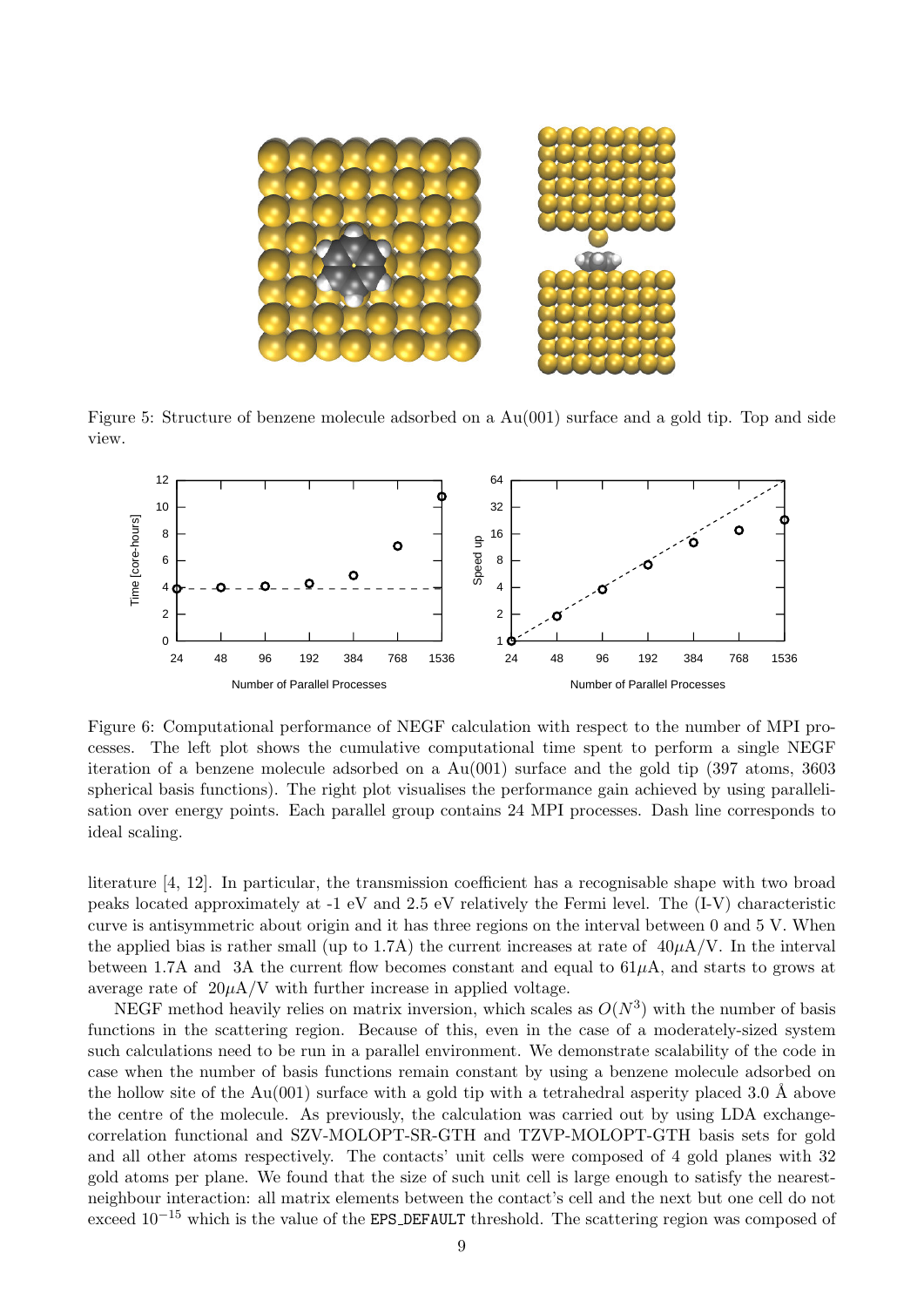

<span id="page-9-0"></span>Figure 7: Tunnelling current as a function of distance between a benzene molecule adsorbed on a Au(001) surface and a gold tip. The applied bias is 0.1 V.

397 atoms. Among them are 12 atoms belonging to the benzene molecule, 192 gold atom from each electrode and an extra gold atom which acts as the tip. The optimal molecular structure is shown in Figure [5.](#page-8-0)

A single NEGF iteration with no applied bias was then performed using different number of MPI processes. All processes were organised in parallel groups with 24 processes in each group. Computational time spent by all the processes in order to calculate every element of the density matrix with  $10^{-6}$  $10^{-6}$  $10^{-6}$  accuracy is shown in the left plot of Figure 6 while the performance gain is visualised in the right plot. It can be seen than the cumulative computational time remains constant in case of the moderate number of parallel groups (from 1 to 8). In contrast, when the number of groups becomes large  $(i, 32)$  load-balance issues come into play as the parallelisation over energy approach requires us to distribute energy points evenly across the groups. However, this is not always possible due to the fact that we rely on an adaptive integrator which helps to evaluate Green's functions only at points which contribute most to the density matrix. Thus, at some refinement iteration the number of new energy points can become smaller then the actual number of parallel groups available, so some processors may become idle. It has been found that the ratio of four energy points per parallel group gives the optimal parallel performance.

As the final test case, we computed the current as a function of distance between a benzene molecule adsorbed on a Au(001) surface and a gold tip under the constant bias of 0.1 V. The obtained results are plotted in Figure [7.](#page-9-0) It is well known from the scanning tunnelling microscopy theory that the current decreases exponentially with the distance between the tip and the sample surface:

$$
I \sim \exp(-2\kappa z),\tag{30}
$$

where  $\kappa$  is the decay constant. By using this relation we can estimate the decay constant which is found to be equal to 1.18  $\AA^{-1}$ . This is in perfect agreement with experimental decay constant for gold atoms which is equal to 1.19  $\AA^{-1}$  [\[13\]](#page-10-12).

## 5 Conclusions

We demonstrate that our implementation of Non-Equilibrium Green's Function method within the CP2K package is working correctly and shows good efficiency. It opens possibility to investigate a number of research and application areas – from quantum transport properties of nano-devices containing thousands of atoms till ab-initio scanning tunnelling microscopy images – by solely using CP2K without relying on external tools.